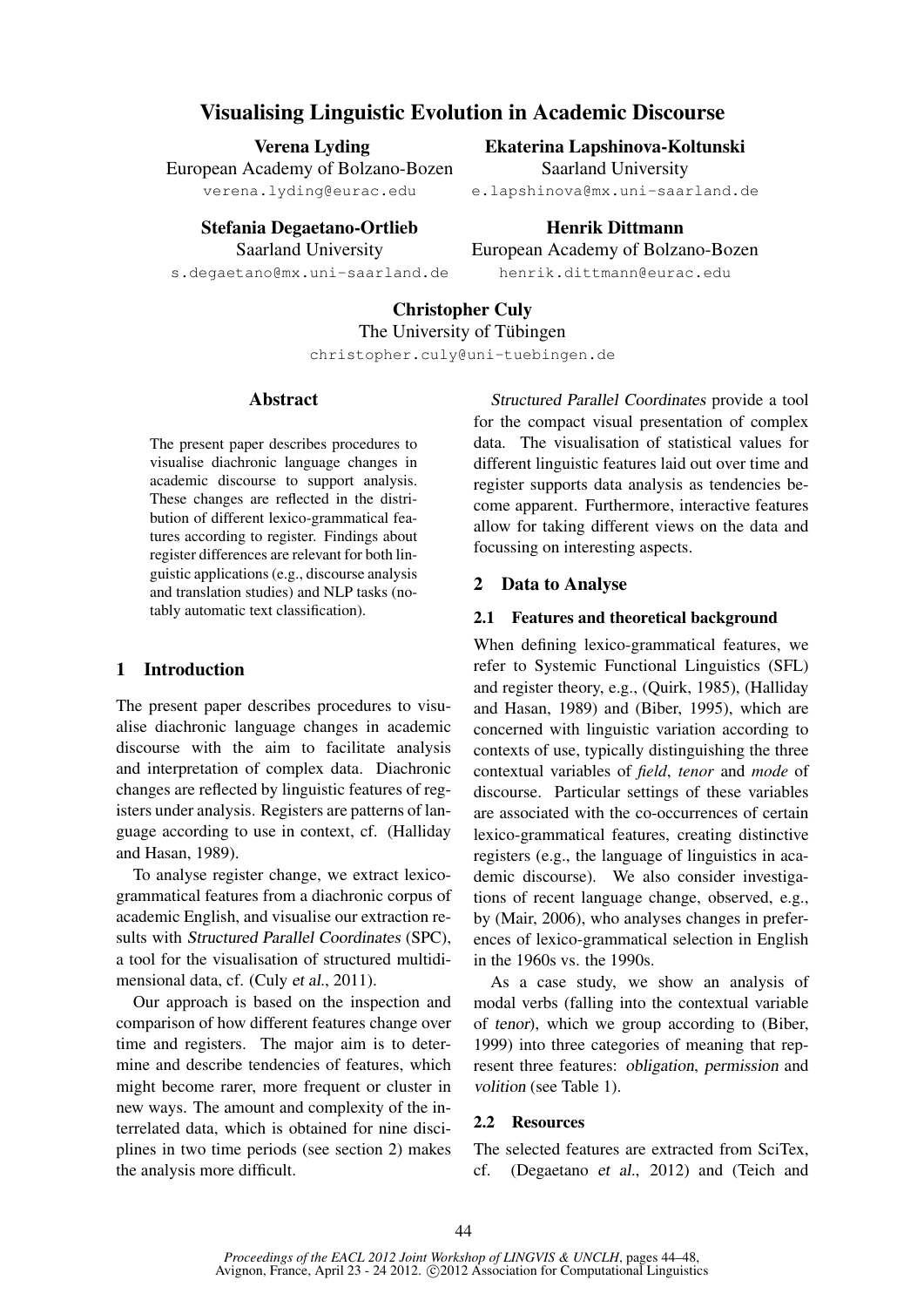| categories of meanings (feature)            | realisation              |
|---------------------------------------------|--------------------------|
| obligation/necessity (obligaton)            | can, could, may, etc.    |
| permission/possibility/ability (permission) | must, should, etc.       |
| volition/prediction (volition)              | will, would, shall, etc. |

Table 1: Categories of modal meanings for feature extraction

Fankhauser, 2010), an English corpus which contains full English scientific journal articles from nine disciplines (see Figure 1). The corpus covers two time periods: the 1970/early 1980s (SaSci-Tex) and the early 2000s (DaSciTex), and includes ca. 34 million tokens. Our focus is especially on the subcorpora representing contact registers, i.e. registers emerged out of register contact, in our case with computer science: computational linguistics (B1), bioinformatics (B2), digital construction (B3), and microelectronics (B4).



Figure 1: Scientific disciplines in the SciTex corpus

SciTex is annotated<sup>1</sup> with information on token, lemma, part-of-speech and sentence boundary, as well as further information on text boundary, register information, etc., and can be queried in form of regular expressions by the Corpus Query Processor (CQP), cf. (Evert, 2005).

#### 2.3 Feature Extraction and Analysis

To extract the above described features for the two time slices (1970/80s and 2000s) and for all nine registers of SciTex, we elaborate queries, which include both lexical (based on token and lemma information) and grammatical (based on part-ofspeech or sentence boundary information) constraints.

Annotations on the register information allow us to sort the extracted material according to specific subcorpora. This enables the analysis of features possibly involved in creating distinctive registers. Comparing differences and/or commonalities in the distribution of features for A-B-C triples of subcorpora (e.g., A-computer science, B1-computational linguistics, C1-linguistics, cf. Figure 1), we analyse whether the contact disciplines (B-subcorpora) are more similar to computer science (A-subcorpus), the discipline of origin (C-subcorpus) or distinct from both (A and C). The two time periods in SciTex (70/80s vs. 2000s) enable a diachronic analysis. A more fine-grained diachronic analysis is also possible with the information on the publication year annotated in the corpus.

### 3 Analysing language changes with SPC

#### 3.1 SPC visualisation

Structured Parallel Coordinates (Culy et al., 2011) are a specialisation of the Parallel Coordinates visualisation (cf. (d'Ocagne, 1885), (Inselberg, 1985), (Inselberg, 2009)) for representing multidimensional data using a two-dimensional display. Parallel Coordinates place data on vertical axes, with the axes lined up horizontally. Each axis represents a separate data dimension and can hold either categorical or numerical data. Data points on different axes are related which is indicated by colored lines connecting all data items belonging to one record.

Targeted to the application to language data, SPC additionally provide for ordered characteristics of data within and across data dimensions. In the *n*-grams with frequencies/ $KWIC<sup>2</sup>$  implementations of SPC, ordered axes represent the linear ordering of words in text.

In our analysis of language change based on linguistic features, we are interested in two directions of changes across data sets that can be represented by ordering: changes over time and

<sup>1</sup>Annotations were obtained by means of a dedicated processing pipeline (Kermes, 2011).

<sup>2</sup>www.eurac.edu/linfovis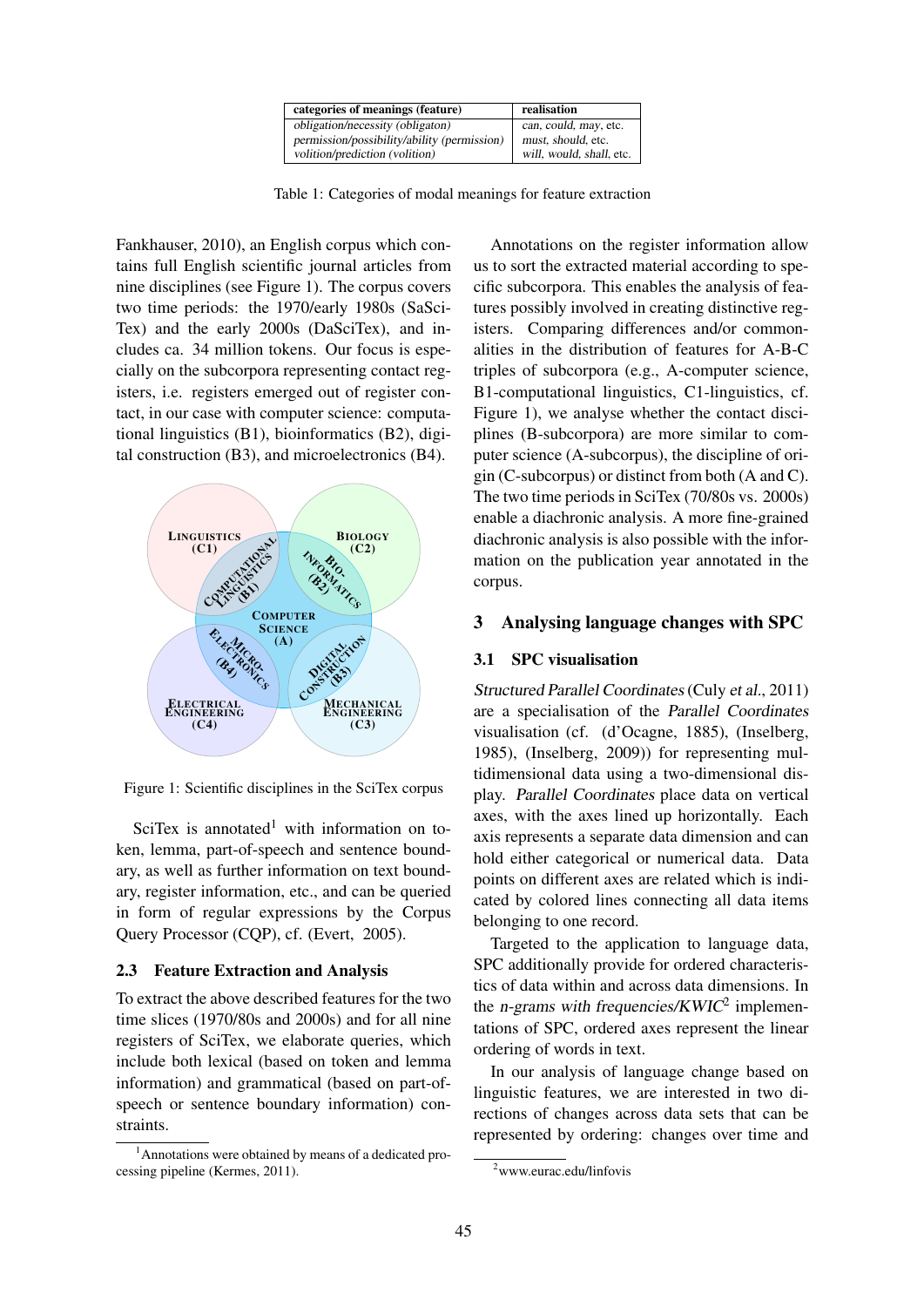changes across registers, e.g., from linguistics and computer science to computational linguistics.

## 3.2 Adjustments to SPC

For the analysis of linguistic features with SPC, we start off with the *n*-grams with frequencies implementation. In analyzing just two time dimensions the ordered aspect of SPC is not as crucial and a similar analysis could have been done with Parallel Coordinates. However, the setup of ngrams with frequencies conveniently provides us with the combination of categorical and numerical data dimensions in one display but separated visually. For our diachronic register analysis, we create a subcorpus comparison application where the feature under analysis as well as some of the corpus data are placed on the unordered categorical axes, and frequencies for the two time periods are placed on ordered axes with numerical scales. As shown in Figure 2 below, unordered dimensions are followed by ordered dimensions, the inverse situation to n-grams with frequencies. To visually support the categorical nature of data on the first three axes, SPC was adjusted to display the connecting lines in discrete colors instead of the default color scale shading from red to blue. To improve the comparability of values on numerical axes, a function for switching between comparable and individual scales was added that applies to all axes right of the separating red line. Figure 2 and 3 present numerical values as percentages on comparable scales scaled to 100.

## 3.3 Interactive features for analysis

SPC provide a number of interactive features that support data analysis. To highlight and accentuate selected parts of the data, an axis can be put into focus and parts of axes can be selected. Lines are colored according to the axis under focus, and filters apply to the selected portions of axes, with the other data rendered in gray. Users can switch between discrete colors and scaled coloring of connecting lines. The scales of numerical axes can be adjusted interactively, as described above. Hovering over a determined connecting line brings it out as a slightly wider line and gives a written summary of the values of that record.

## 4 Interpreting Visualisation Results

Visualised structures provided by SPC supply us with information on development tendencies, and thus, deliver valuable material for further interpretation of language variation across registers and time.

To analyse the frequencies of modal meanings (see Table 1) for A-B-C triples of subcorpora, we use the subcorpus comparison option of SPC. The interactive functionality of SPC allows us to focus on different aspects and provides us with dynamically updated versions of the visualisation.

First, by setting focus on the axis of modal meanings, the visualisation in Figure 2 shows diachronic changes of the modal meanings from the 1970/80s to the early 2000s. In both time periods the permission (blue) meaning is most prominent and has considerably increased over time. The volition (green) and obligation (orange) meanings are less prominent and we can observe a decrease of volition and a very slight decrease of obligation.

Second, by setting the axis of the registers into focus and selecting the disciplines one by one, we can explore whether there are changes in the use of modal meanings between the A register, the contact registers (B), and the respective C registers. In Figure 3, for example, computer science and biology have been selected (gray shaded) on the 'disciplines' axis. For this selection, the structures starting from the 'registers' axis represent (1) computer science (blue) being the A register, (2) biology (green) from the C registers, and (3) bioinformatics (orange) from the B registers as the corresponding contact register. In terms of register changes, Figure 3 shows that bioinformatics differs in the development tendencies (a) of permission from biology and computer science (less increase than the former, more increase than the latter) and (b) of obligation from biology (decrease for biology, whereas nearly stable for bioinformatics and computer science).

## 5 Conclusion and Future Work

The results described above show that Structured Parallel Coordinates provides us with a means for the interactive inspection of complex data sets facilitating our diachronic register analysis. The visualisation allows to gain an overview and detect tendencies by accomodating a complex set of data in one display (nine registers over two time periods for three meanings).

The interactive features of SPC give the possibility to put different aspects of the data into fo-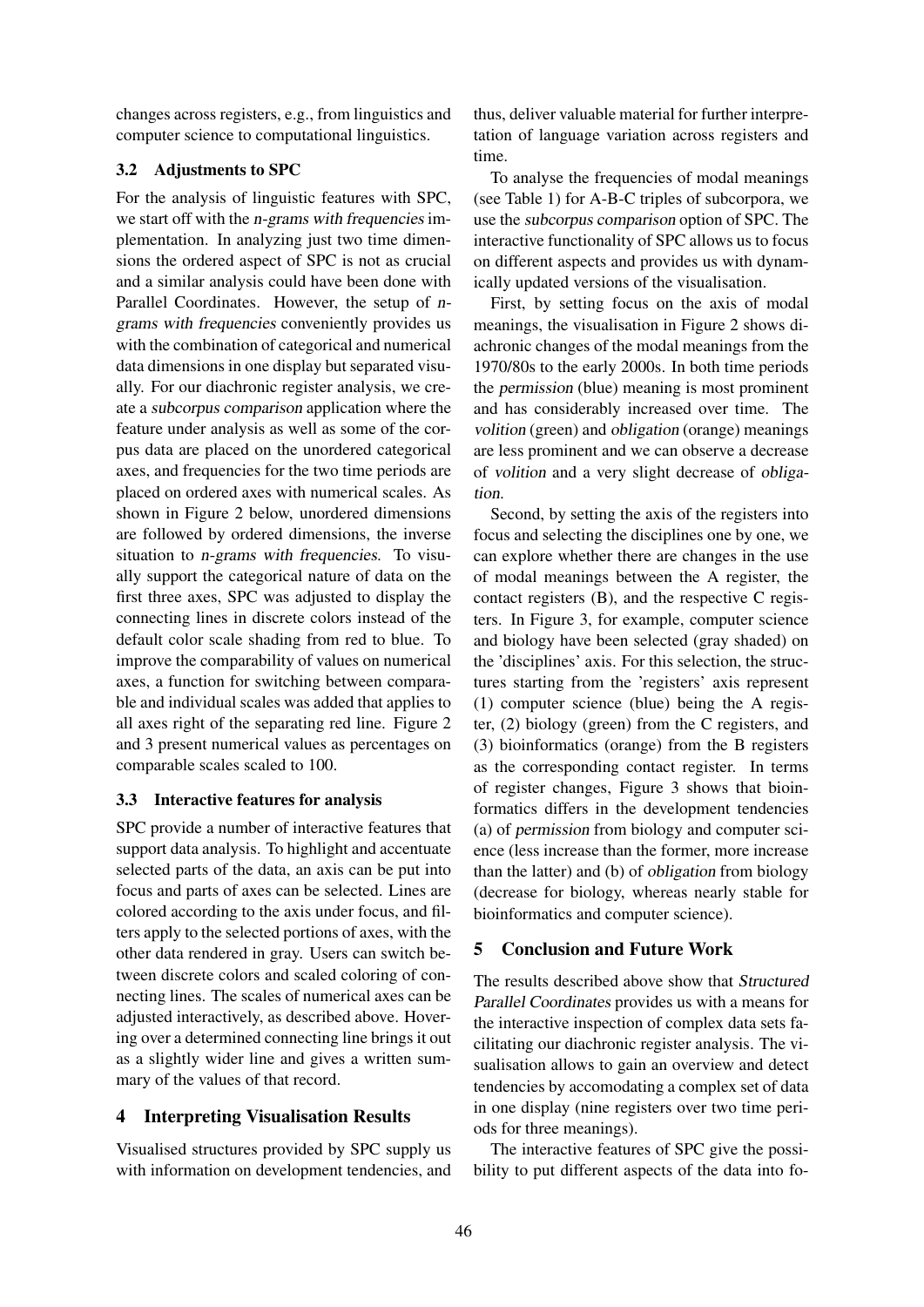

Figure 2: Modal meanings in SciTex in the 1970/80s and 2000s



Figure 3: Modal meanings in computer science (A-subcorpus; blue), bioinformatics (from B-subcorpus; orange) and biology (from C-subcorpus; green)